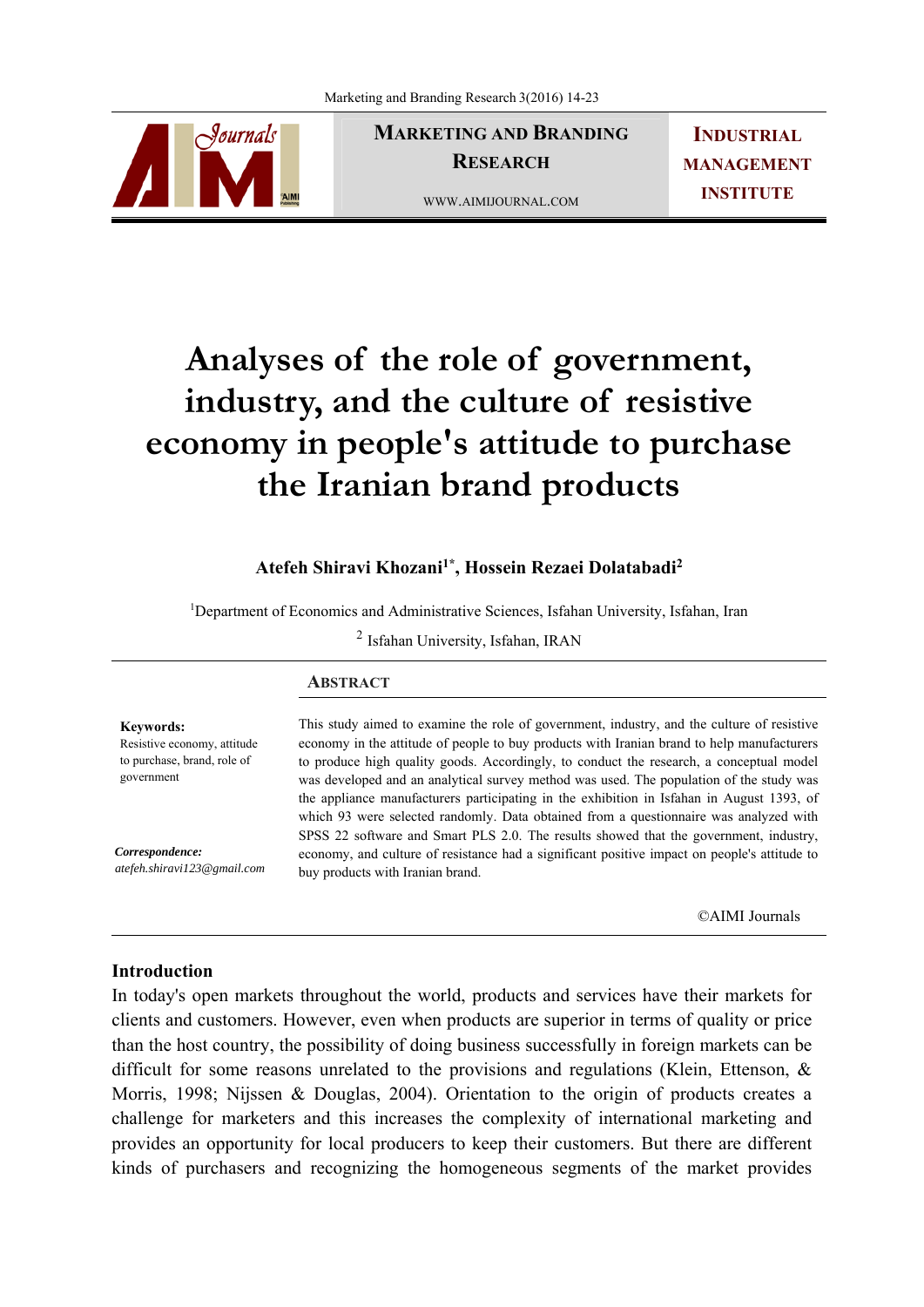appropriate strategies (Mortazavi, Kaffashpur, & Arjmandi Nezhad, 2010). Consumer ethnocentrism is considered as a strong intangible barrier to international trade (John & Brady, 2011; Shankarmahesh, 2006).

 Unfortunately, though Iranian products have high quality, countries like China, Turkey, and Malaysia have severely affected the domestic market share. It is something that not only makes the situation difficult for the domestic industry, but also affects the social advertising, especially employment.

 According to the current situation of Iran and economic sanctions against Iran which have created the critical and special situation for the country, this study intended to highlight the role of government, industry, and the resistive economy on people's attitudes and consequently their effect on purchasing Iranian brand goods to provide a basis for managing the importation of foreign products, as well as assisting managers and producers in making correct decisions in this sector.

## **The Literature Review**

#### **Government**

One of the most important issues in each system is explaining the role of government in economic activities. Government intervention in the economy takes different forms such as direct production, subsidies and pricing of products, and even monitoring the fluctuations of supply and demand. In addition to critical tasks of monitoring, government should conduct and support the private sector and business as well as providing a platform for the development of economic activity, particularly in small and medium industries. The government should create an environment of stability, keep the inflation and interest rates down, and it should try to ensure access to financial resources and develop financial resources needed in small industries such as venturing capital. Governments should empower banks to make loan and encourage the financial system to create new ways of making loan and establishing small businesses. When we look at the pace of employment growth in many developed and developing countries, we observe a very strong role for small firms and 70% of net employment growth comes from small firms. For example, in Australia, 75% of all businesses are small businesses and two-thirds of private sector employment is in the small industry. Finally, it must be emphasized that the role of government in this field is important but what the government should only do, is the ensuring a stable economic environment and also facilitation of business growth. This is not the government's job to determine what part should grow small businesses, but it is the markets' task on the basis of market demand.

 By opening local markets to imports, government makes the country more vulnerable to fluctuations in the national economy caused by international economic sanctions; therefore, the government should have a careful planning for importing and prevent the importation of unnecessary and luxury goods, too. In general, the government has an important role in economic and social development. To produce and deliver goods and services, a strong government regulations and institutions are required (Moshtagh, 2013).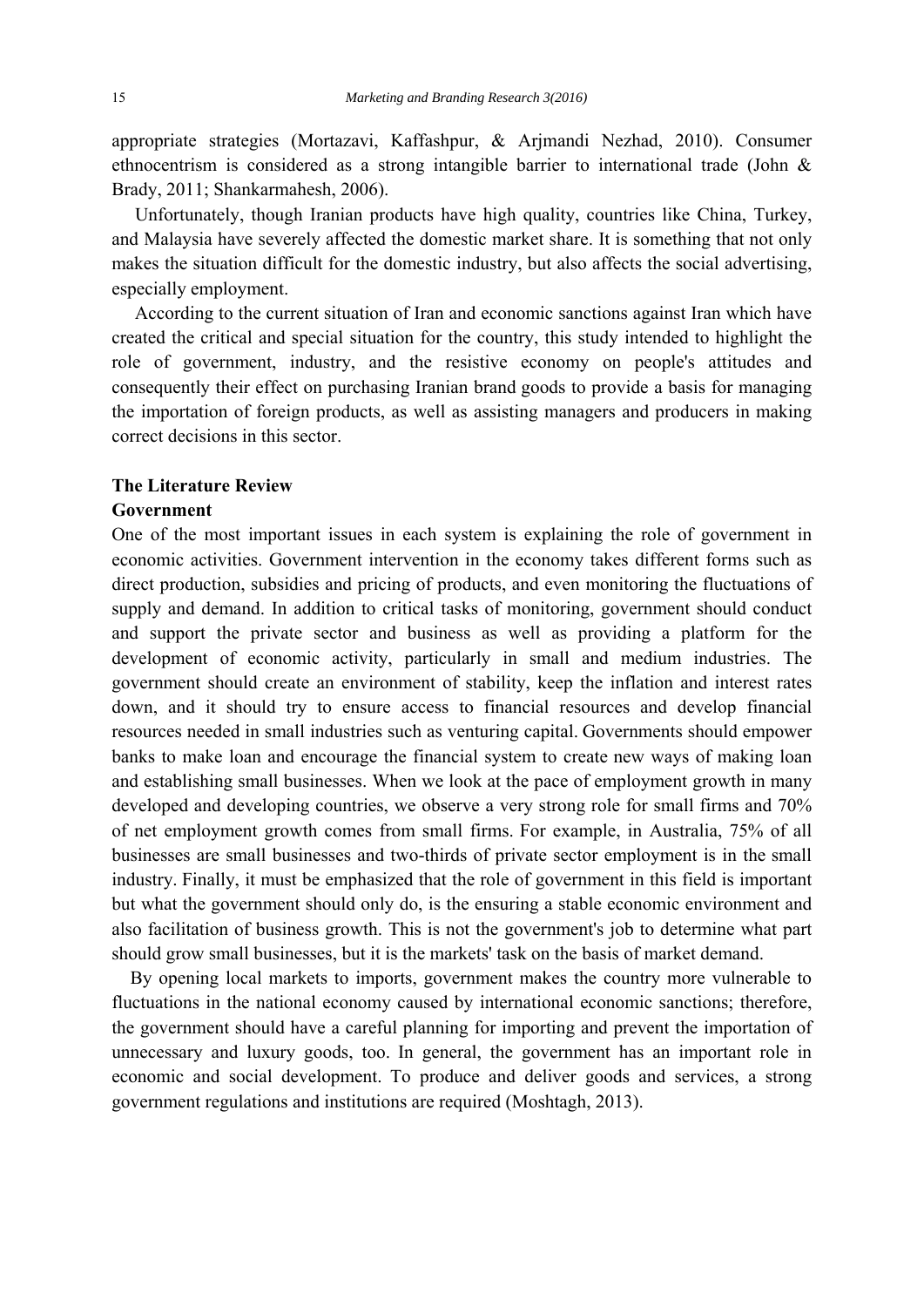#### **Industry**

One of the important factors for sustainable development is generating revenue, decreasing expenses and employing modern industry and technology. One of the characteristics of modern management principles is taking advantage of different industries to achieve a sustainable development as a sign of a healthy and dynamic economy. Many scholars believe that the history of industrial development is compatible and inseparable. In fact, the sustainable industrial development begins with the formation of a full-fledged industry in all sectors. Industry is the full-length attempt of communities to transform the criteria of shaping an ideal society regarding the implementation of welfare-oriented ideals. It can even be argued that in light of the industry, many human needs are met desirably and by establishing industrial organizations in modern societies, a masterpiece of civil society is obtained.

 Home appliance industry is one of the important and essential industries in the country. Due to the Iran's high population and the cultural, social, and economic development process of the families, the home appliance industry has become one of the important industries of the country. This industry is one of the accelerated industrial developments and is an industry which adds value for steel, petrochemical, copper industries, etc.

#### **The Resistive Economy**

The resistive economy is a country's economic approach in some certain circumstances which deals with the production and distribution of special products and also investments for reducing dependence on other countries, especially on hostile countries in critical situations; so that if it could not import the essential products and commodities, thus, by self-sufficiency it can have mass production of intended product.

 One of the most important issues in resistive economy is supporting national production which represents three tasks for the government, producer, and people. The way of interaction of these three components impacts it directly and the end result is dependent on the interaction. As much as we encourage people to buy domestic products but the quality of domestic products is low, the people will not be willing to buy domestic products. If a manufacturer is to produce high-quality goods but the government and the banking system do not provide monetary and fiscal services or economic laws makes hard to do business, or people are unwilling to buy domestic products, the result will still be negative. Active and dynamic resistive economy requires strategic planning based on people-based economy by empowering private sector and removing obstacles and difficulties of this sector; so that the private sector as the main driver of economic and industrial growth using its capitals and attracting the private-sector capitals makes an efficient use of human resources and also practices an efficient management, thereby, it plays its role in economic and industrial growth and implement government's development objectives.

 One of the most important issues in the realization of resistive economy is the comprehensive support of the elites, so that if they are supported, they can transform technology into commercial activities; because empowering the elite in the industry, trade, and agriculture is a feature of resistive economy and the conditions should be provided so that they can do their job without restriction. To achieve better resistive economy, the government should identify weaknesses and transform it to strengths, stabilize the exchange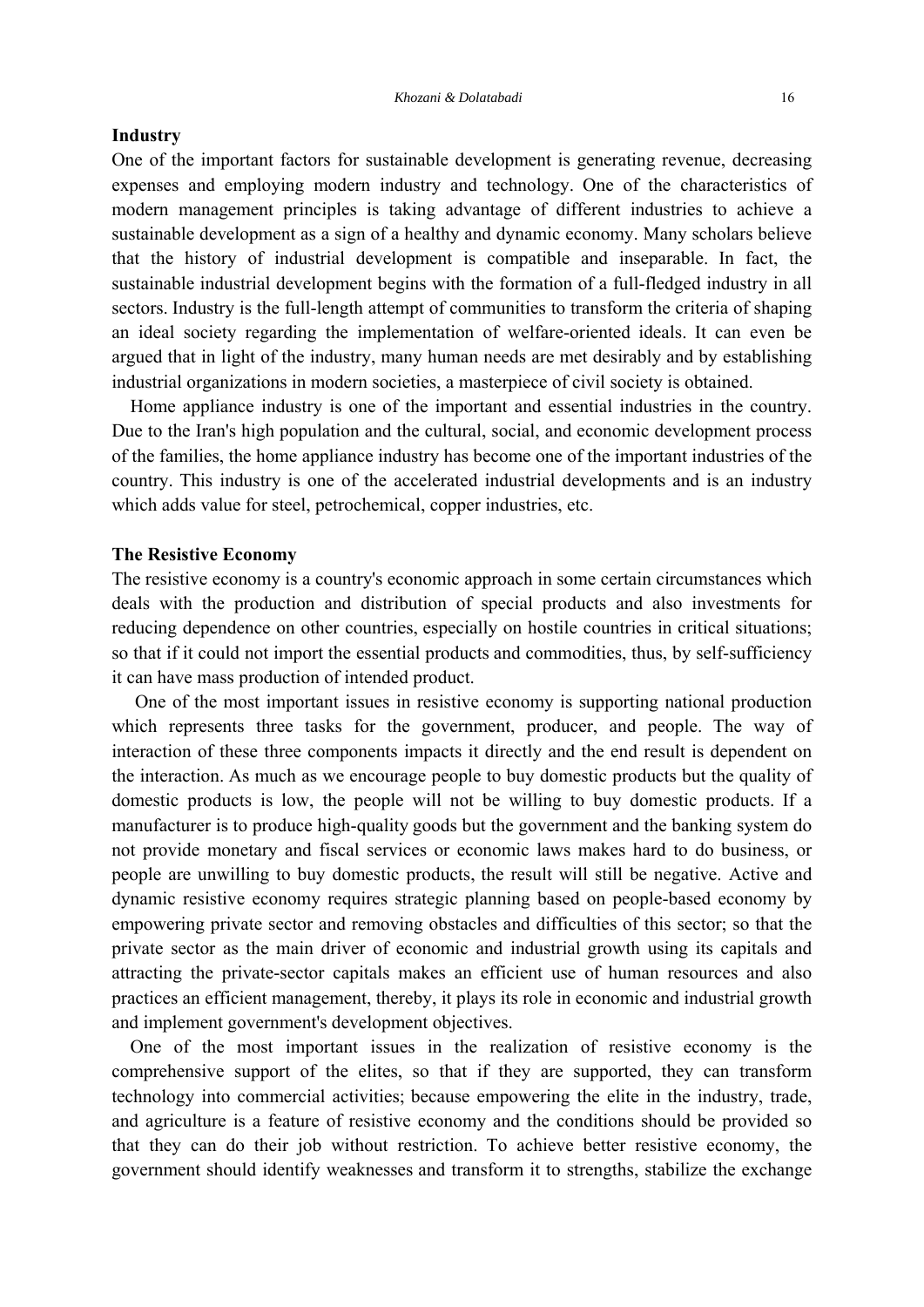rate, employment, price stability, and reform government structure. Consumption management, contentment, avoidance of luxury, solvent wealth creation, and preference to consume domestic products will make people to be more responsible in implementing this kind of economy.

## **Attitude**

The term attitude is a common term in social psychology and is of various characteristics. Attitude is a hypothetical construct, because it is not directly visible, but it is visible more in verbal and behavioral statements (Azarbayjani, Salarifar, Abbasi, Kaviani, & Mousavi Asl, 2006). Experts consider that it is vital to study attitude to understand the social behavior. Attitude determines the behaviors and this assumption implies that by changing attitudes, behaviors can be changed (Karimi, 2000). The economy of a country is established on the basis of some specific attitudes which can act as an engine for economic growth and increasing the prosperity.

#### **Buying Iranian Brand Goods**

One of the main reasons for the backwardness of the national economy is the high dependence on oil imports and culture of consumerism. A country which has low economic growth and low per capita income is no need to import consumable luxury goods. Unfortunately, high advertisement of foreign consumer goods in satellite and local television networks has increased the consumption of luxury and worthless consumer goods (in terms of economic growth) by Iranian consumer. Perhaps one of the worst and most fatal blows to our production and industry is purchasing low-quality foreign goods and services. Since some Iranians consider the foreign goods as high-quality products and also some neighboring countries such as Dubai advertise their products extremely, therefore, these affected psychologically the Iranian purchaser to regard them as high-quality products. When domestic products are designed and manufactured according to customer's need and be advertised well, they can attract more purchaser than foreign goods. In many cases, to compete with foreign low-quality products, domestic producers have their prices set in the range of imported products and this is another reason to promote foreign goods, or worst of all, domestic products introduce their products as foreign brand.

 Consumers should be informed that consumption of foreign products is not a personal taste, but it leads to unemployment of young people which consequently results in many problems. Iran's education system should plan to increase students' knowledge of cultural identity and national interests. Unfortunately, many Iranian students' stationeries are imported from abroad. This means that Iranian children learn to use foreign goods from the childhood. Following this, mass media should take further restrictions on advertising foreign goods.

#### **The Reason for Priority of Use of Buying Foreign Goods by Iranian Consumers**

**1. The Culture of Third World Countries:** One of the most common anti-values among the people of the Third World such as Iran is that foreign goods have higher quality than domestic products. As a result, the imported goods are welcomed more than similar domestic goods in the domestic market.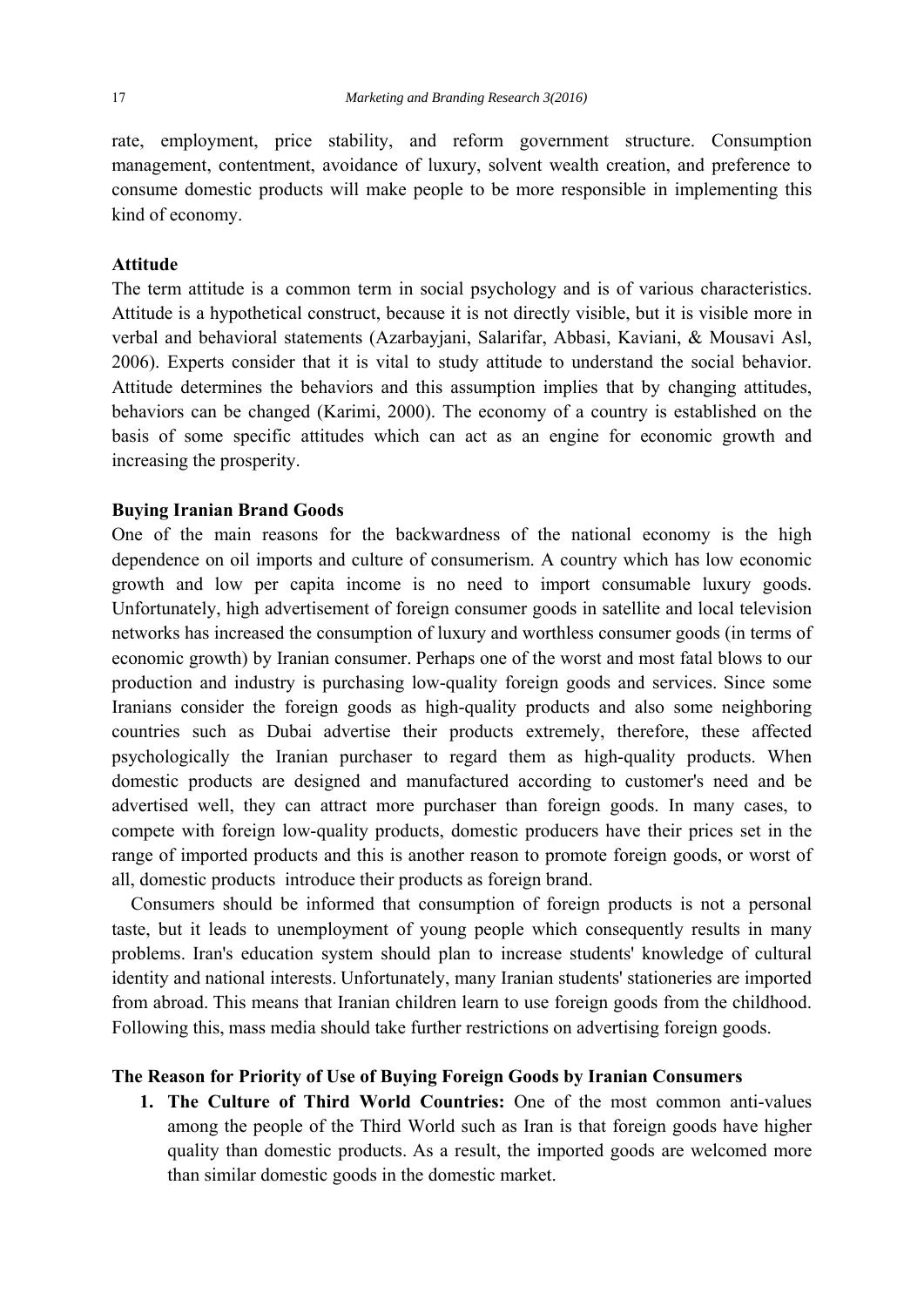- **2. The Poor Performance of Some Domestic Manufacturers:** Attitude and performance in the field of production and supply are some of the main reasons for the tendency of consumers to buy or not to buy the products. A manufacturer that its activities are for profit and do it in a short time period, cannot hope to have a longterm production and sell its products. Also attending more to the customer tastes and producing according to their tastes could be a factor to produce and sell more in the long run.
- **3. Improper Performance of the Government and the Weakness of the Law:** It is clear that there is lack of laws to support domestic production and there is a need to review the rules and regulations and offer some effective solutions to improve the productivity and to support further production.

Consumer's preference to buy domestic products is one of the strong intangible barriers in international trade and its consequences have been studied. Shankarmahesh (2006) confirmed it in a number of countries in 2006. The concept of consumer ethnocentrism introduced by Sharma, Shimp, Shin (1995) was interpreted as a form of subdued economy in the belief that their own group (in-group) is superior to the other groups (out-group). Sharma, Shimp, Shin defined consumer ethnocentrism as correct and ethical beliefs of consumers to buy foreign products (John & Brady, 2011). Ethnic consumers may believe that buying products from other countries is not appropriate and is unethical. The ethical aspects make consumers to buy domestic products even if in some cases they have lower quality than foreign products.

 Shimp and Sharma (1987) explained the following as characteristics of consumer ethnocentrism:

- 1. Their love and concern for their own country and the fear of losing one's economic interests
- 2. The willingness to buy foreign products
- 3. Personal biases against imports
- 4. The attraction of products is due to price or other characteristics of the product (Mangnale, Potluri, & Degufu, 2011).

 Since buying foreign products hurts the local economy and leads to unemployment, to stop buying foreign products, the general tendency is required by the consumer for domestic products. Empirical studies of Shimp and Sharma (1987) showed a positive relationship between ethnocentrism and consumers' prejudice as well as their tendency to buy local goods and products. In other words, ethnocentrism reflects consumer's preferences for domestic products (Vida & Fairhurst, 1999). Factors such as age, education, income, and gender (Javalgi, Khare, Gross, & Scherer, 2005) as well as social and psychological factors such as homeland patriotism and nationalism (Balabanis, Diamantopoulos, Mueller, & Melewar, 2002; Klein, Ettenson, & Morris, 1998; Vida & Fairhurst, 1999) are effective in ethnocentrism. A number of studies in other countries have confirmed the negative impact of consumer ethnocentrism on attitudes towards foreign products. For example, Shimp and Sharma (1987) showed that racism in Detroit, Denver, Los Angeles and North Carolina impacts negatively the buyer's attitude towards foreign products. Netemeyer, Durvasula, and Lichtenstein (1991) showed that American and French consumers had a negative attitude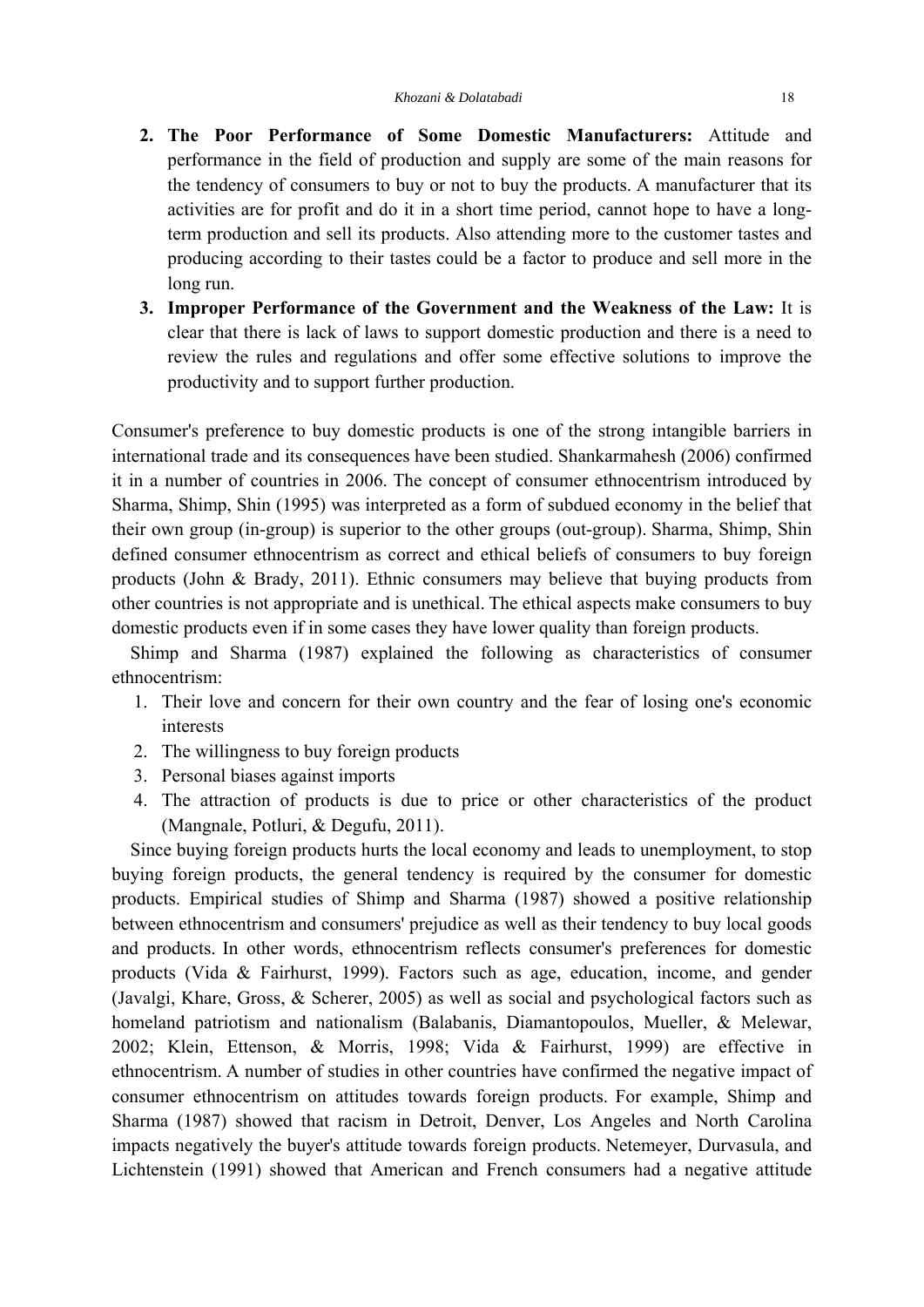toward imports and the relationship between ethnocentrism and consumer attitudes towards foreign products in Japan and Germany were negative (Netemeyer, Durvasula, & Lichtenstein, 1991). Many variables including the availability of domestic alternative, the type of product, and cultural and historical proximity play some moderating role in the relationship between consumer ethnocentrism and attitudes towards foreign products (John & Brady, 2011; Saffu, Walker, & Mazurek, 2010; Netemeyer, Durvasula, & Lichtenstein, 1991; Nijssen & Douglas, 2004; Jakubanecs, Supphellen, & Thorbjørnsen, 2005; Yelkur, Chakrabarty, & Bandyopadhyay, 2006).

## **Conceptual model**

According to the theory and the hypothesis, the conceptual model is proposed as follows:



*Figure 1.* Conceptual model

# **Hypotheses**

The following hypotheses guided the study:

**H1:** The government has a significant impact on attitude.

**H2:** Industry has a significant impact on attitude.

**H3:** Resistive economy has a significant impact on attitude.

**H4:** Attitude has a significant impact on Iranian preference.

# **Method**

# **Participants**

The study population was the appliance manufacturer participating in Isfahan exhibition in August 2014. This industry was selected as the study population for some reasons: First, many companies have been active in this industry, therefore, there are competitions in the market of this industry. Secondly, it is an industry with various applications that are widely used in household, in offices, and as commercial applications, too. Due to limited availability and time, the sample was selected randomly among appliance manufacturers.

# **Materials**

In order to collect data, a questionnaire consisting of 32 questions using five-point Likert scale was used. The questionnaire was the same one employed by numerous researchers and its validity and reliability was confirmed. To assess the content validity of the questionnaire, the university experts' ideas were asked.

# **Data Collection**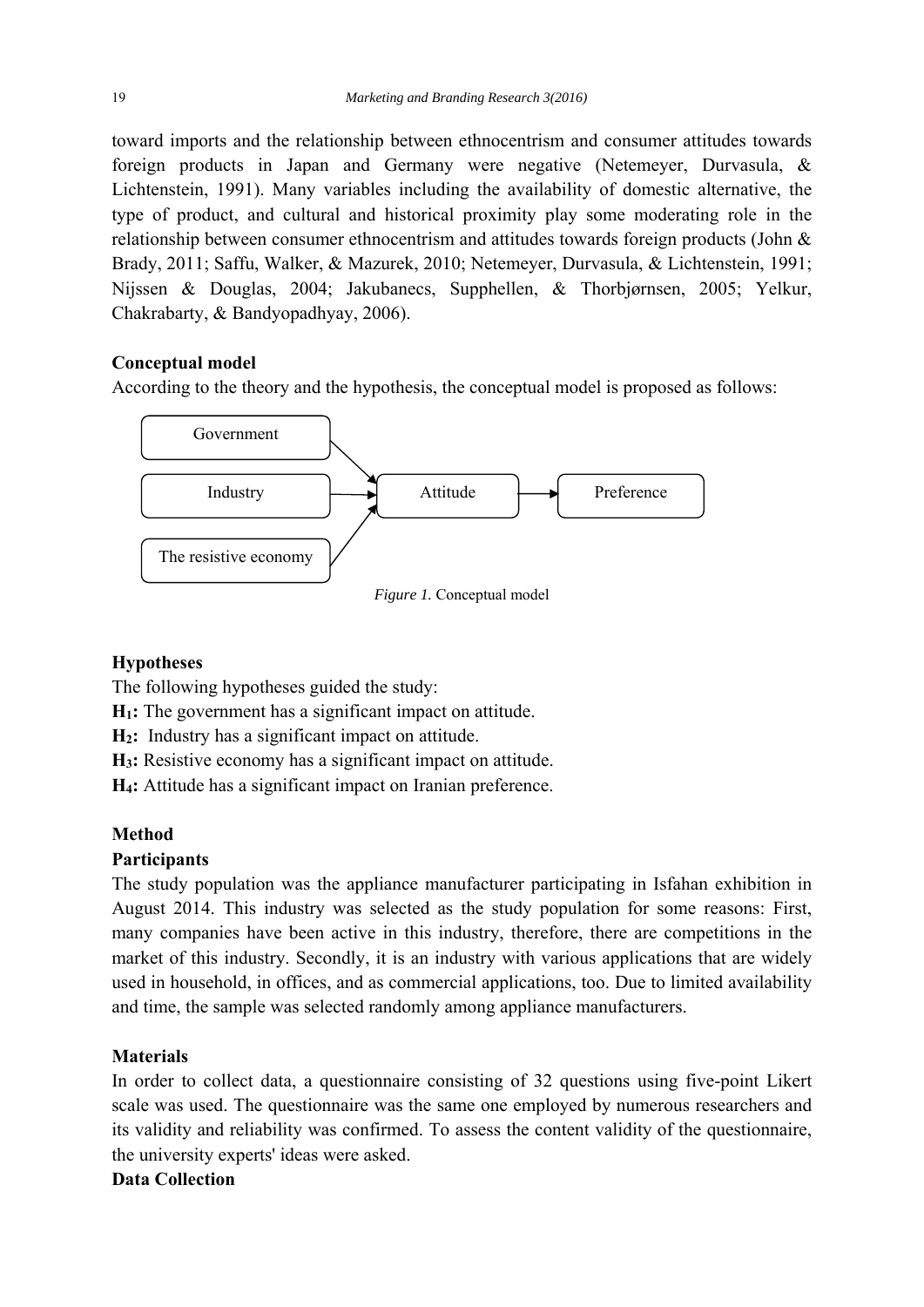This study, in terms of the purpose was applicative. Its method for data collection was descriptive and correlative and, in particular, it was based on structural equation modeling. One hundred questionnaires were distributed among participants and a total of 93 returns were received. To evaluate the reliability of the questionnaire, Cronbach's alpha coefficient was used; the obtained values were higher than the acceptable value of 0.7. The values of Cronbach's alpha is presented in Table 1.

## **Data Analysis**

After collecting data and using SmartPLS, the partial least squares were obtained. In the method of least squares PLS, fitting were done in two phases. In the first phase, the external model was tested and in the second phase, the internal model was examined.

## **Testing the External Model**

 Testing the external model includes testing the reliability, validity, and materials of the study. To test the reliability of structures, three indicators of composite reliability, the average variance extracted (AVE), and factor loadings were used (Fornell & Larcker, 1981). The composite reliability which was higher than 0.7 indicated that the model had a proper value and the criterion for the desirability of AVE was greater than 0.5. After testing the models of measurement and correcting models (deleting the questions with low factor loadings), the results presented in Table 1 indicated that the reliability of the structures was acceptable. To assess the validity of structure, the convergent and divergent validity were employed. The convergent validity evaluated to determine whether the items measure the same concept which was intended. Convergent validity suggested that the values of composite reliability for each structure was greater than the average variance extracted (CR>AVE).

| <b>Results of Outer Medals</b> |                  |            |           |  |  |  |
|--------------------------------|------------------|------------|-----------|--|--|--|
| Variables                      | Cronbach's Alpha | <b>AVE</b> | <b>CR</b> |  |  |  |
| Government                     | 0.69             | 0.53       | 0.81      |  |  |  |
| Industry                       | 0.66             | 0.58       | 0.80      |  |  |  |
| Culture of Resistive Economy   | 0.66             | 0.51       | 0.89      |  |  |  |
| Attitude                       | 0.67             | 0.51       | 0.80      |  |  |  |
| Buying Iranian Brand           | 0.86             | 0.65       | 0.90      |  |  |  |

Table 1

 To measure the validity of the method of this study, the method used by Fornell and Larcker were employed. They argued that divergent validity is acceptable when the value of AVE for each structure is greater than the common variance between that structure and other structures of the model (i.e., the square of the values of correlation coefficient between the structures) as presented in Table 2. The model had an acceptable divergent validity when the numbers in the main diagonal were greater than its underlying values (Davari & Rezazadeh, 2013).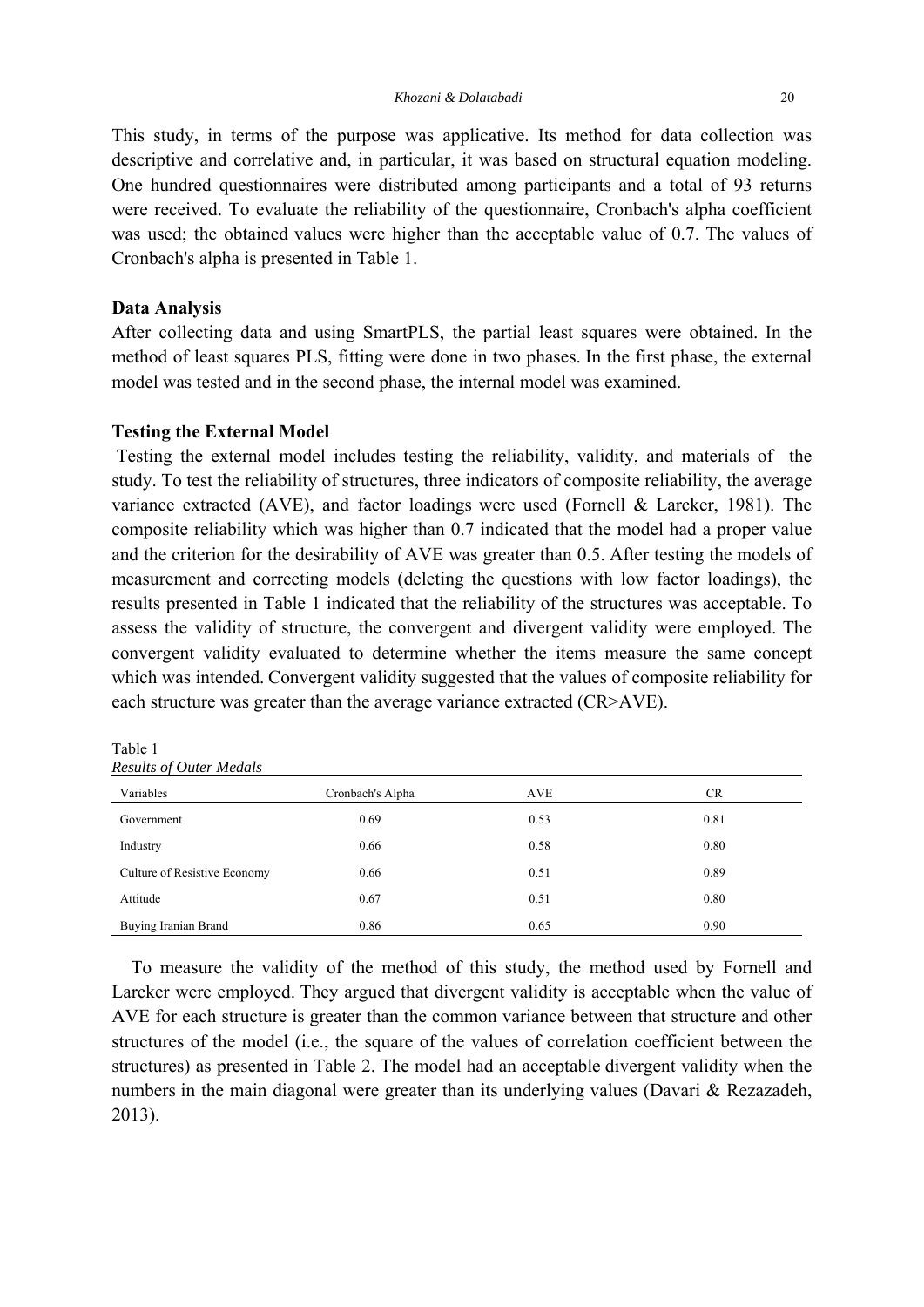| Corretation matrix              |      |                |      |      |      |
|---------------------------------|------|----------------|------|------|------|
| Variables                       |      | $\overline{2}$ | 3    | 4    |      |
| 1. Government                   | 0.72 |                |      |      |      |
| 2. Industry                     | 0.20 | 0.72           |      |      |      |
| 3. Culture of Resistive Economy | 0.41 | 0.76           | 0.71 |      |      |
| 4. Attitude                     | 0.30 | 0.44           | 0.45 | 0.76 |      |
| 5. Buying Iranian Brand         | 0.31 | 0.59           | 0.68 | 0.45 | 0.80 |

Table 2 *Correlation Matrix* 

## **Testing Internal Model (Structural Model)**

The essential criterion for assessing the structural model is the coefficient of determination (R2) of dependent latent variables. Chin (1998) described the values of R2 0/19, 0/33, 0/67 as weak, medium, and impressive in PLS path modeling. In this study, the value of R2 for the variables attitude and the purchase of Iranian brand were 0/65 and 0/46, respectively. To test the adequacy of each model of dependent variable, index Q2 can be used. Positive values indicated that the index was good enough (Amani, Khazri Azar, & Mahmoudi, 2012). If the values for the endogenous variables (dependent) are positive, their average can be used as an indicator for measuring the overall quality of the structural model (Adel, Golamrezazadeh, & Ghanavati, 2012). The Q2 values obtained for the dependent variables of purchase of Iranian brand and attitude were 0/32 and 0/28, respectively and all of which were positive, and average Q2 was equal to 0.3 indicating the good adequacy of the model.

## **The Overall Fitting of the Model**

To fit the model in PLS, the GOF index was used. The index values were between 0 and 1, and the values closer to 1 indicated a better quality for the model. For this study, the amount of which was 0.55 indicated a strong fitness of the model.

## **Hypothesis Testing**

To test the hypothesis, the path coefficient and the t-test were used. To determine the strength of the relationship between two variables, the path coefficient as the standardized beta coefficients interpreted in OLS regression was used. To determine the significance of the relationship, the values of *t* (*t*-value) in the Smart PLS was used as presented in Table 3.

| <i>Results of Hypothesis Tests</i> |                                      |      |       |             |  |  |
|------------------------------------|--------------------------------------|------|-------|-------------|--|--|
| Hypotheses                         |                                      |      | Path  | Result      |  |  |
| $H_1$                              | Government Attitude                  | 0.25 | 4.75  | Significant |  |  |
| H <sub>2</sub>                     | <b>Industry Attitude</b>             | 0.15 | 2.01  | Significant |  |  |
| H <sub>3</sub>                     | The Attitude of Resistive Economy    | 0.67 | 11.12 | Significant |  |  |
| $H_4$                              | The Attitude of Buying Iranian Brand | 0.68 | 15.72 | Significant |  |  |

Table 3 *Results of Hypothesis Tests*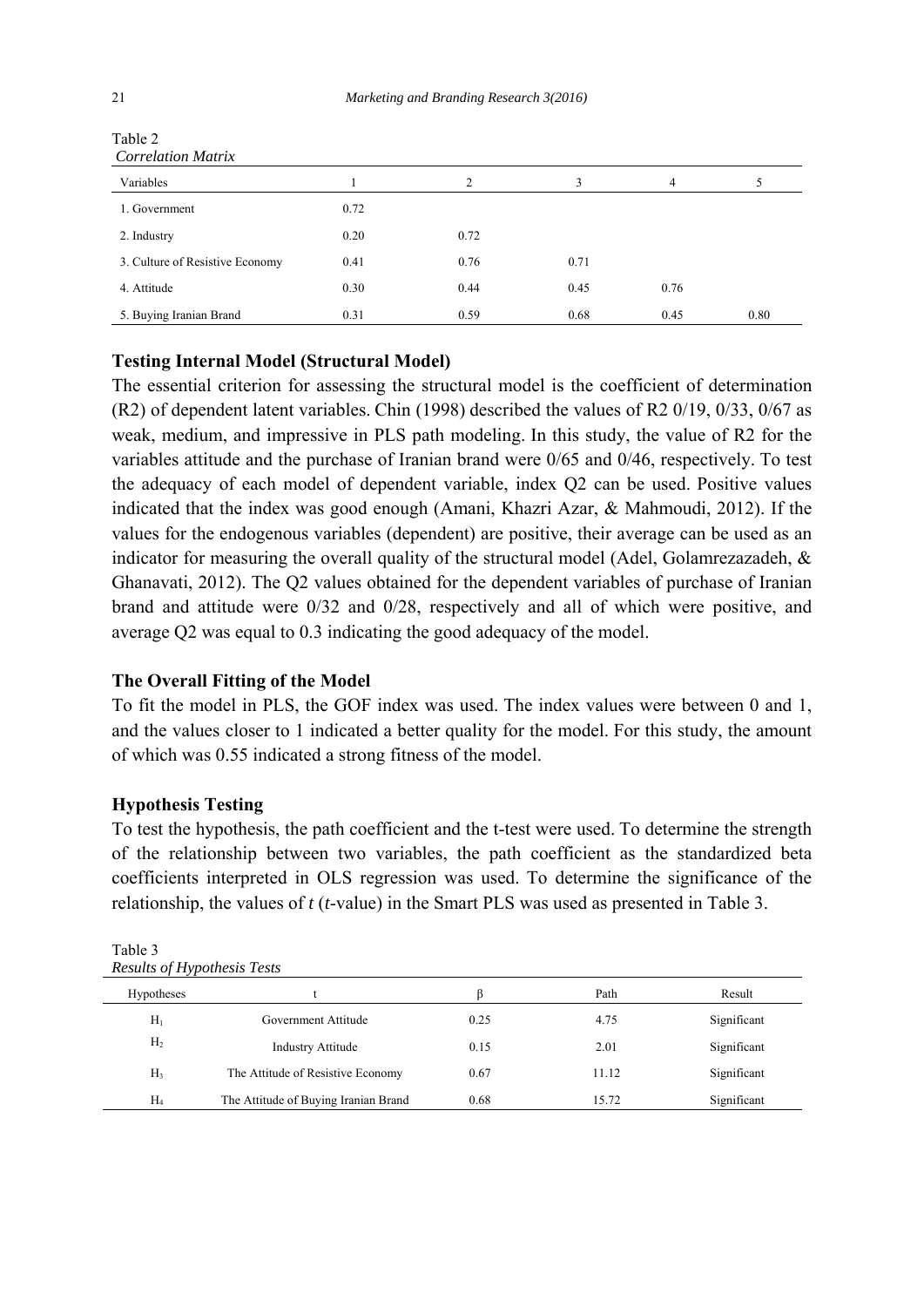#### **Conclusion**

The aim of this study was to investigate the role of government, industry, and the resistive economy in the attitude of people to purchase Iranian brand goods. As mentioned in the literature review, the previous research been examined the relationship between government and industry. The relationship of attitude and the purchase of locally manufactured products were also investigated. But according to our study of available literature review, no one has examined the effects of resistive economy on attitude. Given that the topic of resistive economy is a new one and the current situation of Iran has created it, it is justifiable. The obtained results showed that the government, industry, and resistive economy had a positive impact on people's attitudes and on the other hand, attitude had a positive impact on preference of buying Iranian brand. Therefore, it can be concluded that to improve industry and create a culture of buying Iranian goods in the country, it is of prime importance that the government support producers to offer the best product at reasonable prices and be able to compete with similar foreign products. On the other hand, the government should encourage people to buy Iranian goods by creating cultural programs in order to have more prosperous country.

#### **References**

- Azar, A., Golamzadeh, R., & Ghanavati, M. (2012). *Path-structural modeling in management: Application of SmartPLS software* (1st ed.). Tehran: Negah-e Danesh Publication.
- Amani, J., Khazri Azar, H., & Mahmoudi, H. (2012). The introduction of structural equation modeling using partial least squares (PLS-PM) and its application in behavioral research. *Journal of Psychological Science*, *1*, 41–55.
- Azarbayejani, M., Salarifar, M., Abbasi, A., Kaviyani, M., & Mousavi, S. M. (2003). *Social psychology and attitude to Islamic sources*. Tehran: Negah Danesh Press.
- Balabanis, G., Diamantopoulos, A., Mueller, R. D., & Melewar, T. C. (2001). The impact of nationalism, patriotism and internationalism on consumer ethnocentric tendencies. Journal of *International Business Studies*, *32*, 157–75.
- Balabanis, G., Mueller, R., & Melewar, T. C. (2002). The relationship between consumer ethnocentrism and human values. *Journal of Global Marketing*, *15*(3/4), 7–37.
- Chin, W. (1998). Issues and opinion on structural equation modeling. *MIS Quarterly*, *22*(1), 7–16.
- Davari, A., & Rezazadeh, A. (2013). *Structural equation modeling using PLS software*. Tehran: Jahad Daneshgahi Press.
- Deb, M., & Chaudhuri, H. R. (2012). Assessing the ethnocentric tendencies of different age-cohorts in an emerging market. *Journal of Indian Business Research*, *4*(4), 244–268.
- Fornell, C., & Larcker, D. F. (1981). Evaluating structural equation models with unobservable variables and measurement error. *Journal of Marketing Research*, *18*(1), 39–50.
- Jakubanecs, A., Supphellen, M., & Thorbjørnsen, H. (2005). Slavic brothers or rivals? Effects of consumer ethnocentrism on the trade between Ukraine and Russia. *Journal of East-West Business*, *10*(4), 55–78.
- Javalgi, R. G., Khare, V. P., Gross, A. C., & Scherer, R. F. (2005). An application of the consumer ethnocentrism model to French consumers, *International Business Review*, *14*, 325–44.
- John, A. V., & Brady, M. P. (2011). Consumer ethnocentrism and attitudes toward South African consumables in Mozambiqu. *African Journal of Economic and Management Studies, 2*(1), 72–93.
- Karimi, Y. (2000). *Attitudes and attitude change*. Tehran: Nashr-e-virayesh Publication.
- Klein, J. G., Ettenson, R., & Morris, M. D. (1998). The animosity model of foreign product purchase: An empirical test in the Peoples' Republic of China. *Journal of Marketing*, *62*, 89–100.
- Mangnale, V. S., Potluri, R. M., & Degufu, H. (2011). A study on ethnocentric tendencies of Ethiopian consumers. *Asian Journal of Business Management*, *3*, 241–250.
- Mortazavi, S., Kaffashpur, A., & Arjmandi Nezhad, A. (2010). Examining the mediating role of patriotism and perception of product quality on intent to purchase imported goods. *The Bulletin Administration*, *10*(2), 109–134.